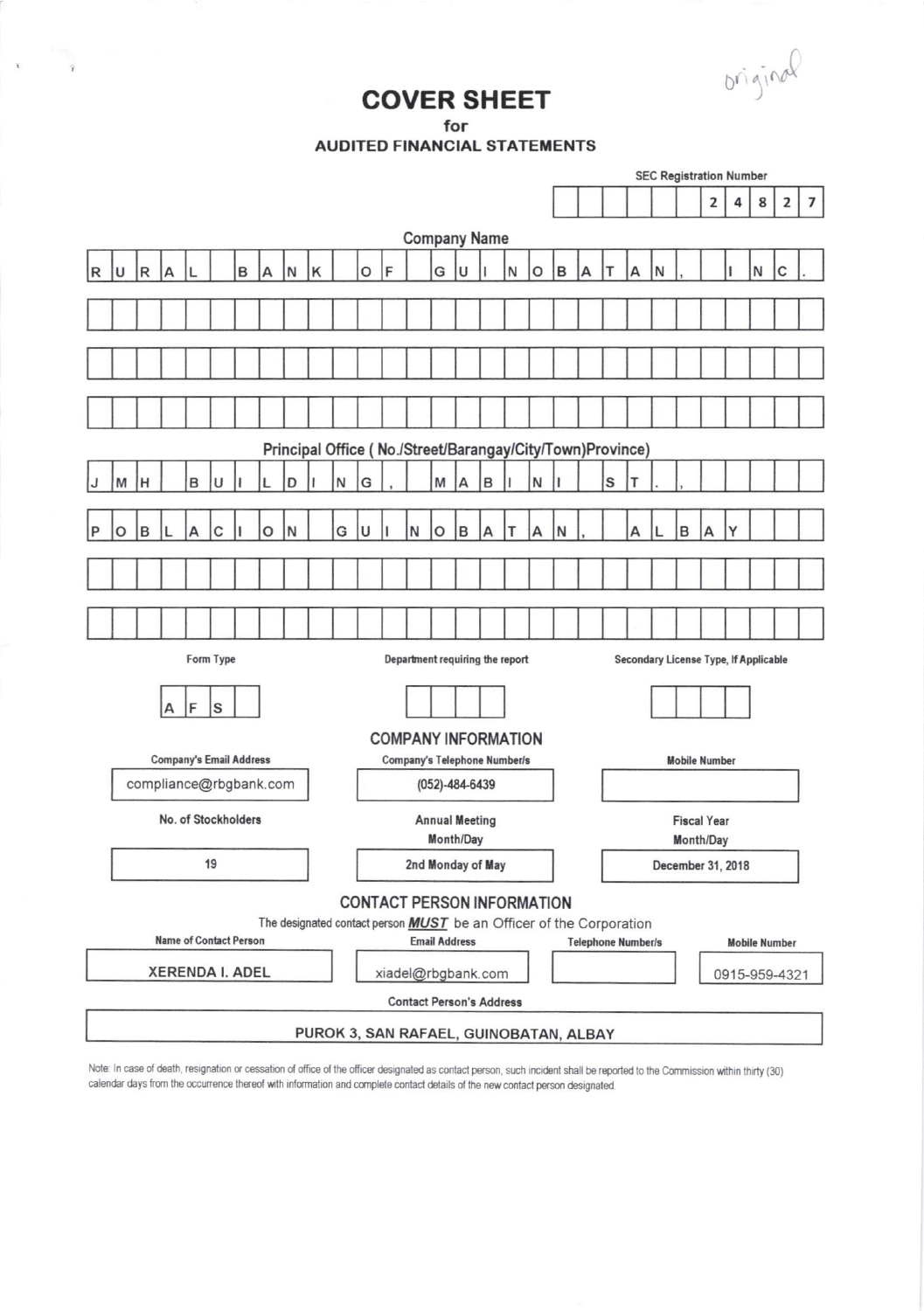## STATEMENT OF MANAGEMENT RESPONSIBILITY FOR ANNUAL INCOME TAX RETURN

The Management of RURAL BANK OF GUINOBATAN, INC. is responsible for all information and represenlations contained in the Annual lncome Tax Return for the calendar year ended December 31 , 2018. Managemenl is likewise responsible for all information and represenlations contained in the financial statements accompanying the Annual Income Tax Return covering the same reporting period. Furthermore, the management is responsible for all information and representalion contained in the in all olher tax returns filed for the reporting period, including, but not limited, to the value added tax and/or percentage tax returns, withholding tax returns, documentary stamp tax returns, and any and all other tax returns.

In this regard, the Management affirms that the attached audited financial statements for the calendar year ended December 31, 2018 and the accompanying Annual lncome Tax Return are in accordance with the books and records of RURAL BANK OF GUINOBATAN, INC. complete and correct in all material respects. Management likewise affirms that:

- a The Annual lncome Tax Return has been prepared in accordance with the provisions of the National lnternal Revenue Code, as amended, the perlinent tax regulations and other issuances of the Department of Finance and the Bureau of lnternal Revenue;
- Any disparily of ligures in the submitted reports arising from the preparation of financial statements pursuant to financial accounting standards of the preparation of the income tax return pursuant to tax accounting rules has been reported as reconciling items and maintained in the company's books and records in accordance with the requirements of Revenue Regulations No. 8-2007 and other relevant issuances; b
- The RURAL BANK OF GUINOBATAN, INC. has filed all applicable tax returns, reports and statements required to be filed under Philippine tax laws for the reporting period, and all taxes and other impositions shown thereon to be due and payable have been paid for the reporting period, except those contested in good faith. c

JOSELINE <u>JOSELINE M. PALENCIA</u> DE DE DE PAULO R. HO

Treasurer (Signature over printed name)

President (Signature over printed name)

**DOND GILFER ARMIL** . BAL **RAN-** $\underline{\mathtt{A}}$ I Chairman<sub></sub> ignature over prin**ted (ta**me) .J **UE!** RCD